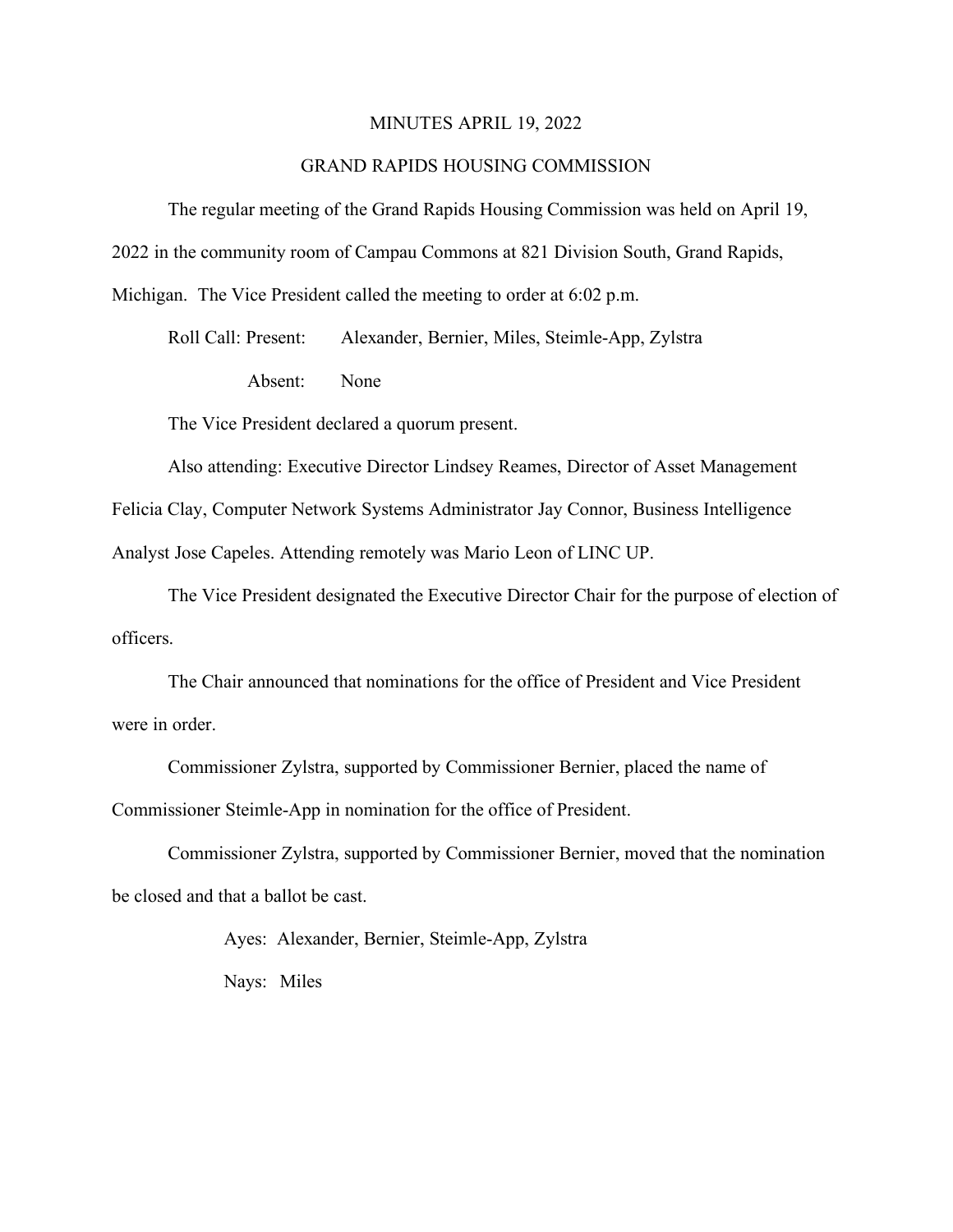The Chair declared the motion carried and Commissioner Steimle-App was elected President.

Commissioner Steimle-App, supported by Commissioner Bernier, placed the name of Commissioner Zylstra in nomination for the office of Vice President.

Commissioner Steimle-App, supported by Commissioner Bernier, moved that the nomination be closed and that a unanimous ballot be cast.

Ayes: Alexander, Bernier, Miles, Steimle-App, Zylstra

Nays: None

The Chair declared the motion carried and Commissioner Steimle-App was elected President and Commissioner Zylstra was elected Vice President.

#### **PUBLIC COMMENTS:**

Mario Leon commented that he knows someone who recently went through the GRHC Homeownership Program and thinks it is a great program. He also commented that he continues to get feedback from people in the community that phone calls to employees are not being returned.

#### **MINUTES:**

Commissioner Zylstra, supported by Commissioner Bernier, moved to approve the Minutes of the Public Hearing of March 15, 2022.

Ayes: Alexander, Bernier, Steimle-App, Zylstra

Nays: None

The President declared the motion carried.

Commissioner Zylstra, supported by Commissioner Bernier, moved to approve the Minutes of the regular meeting of March 15, 2022.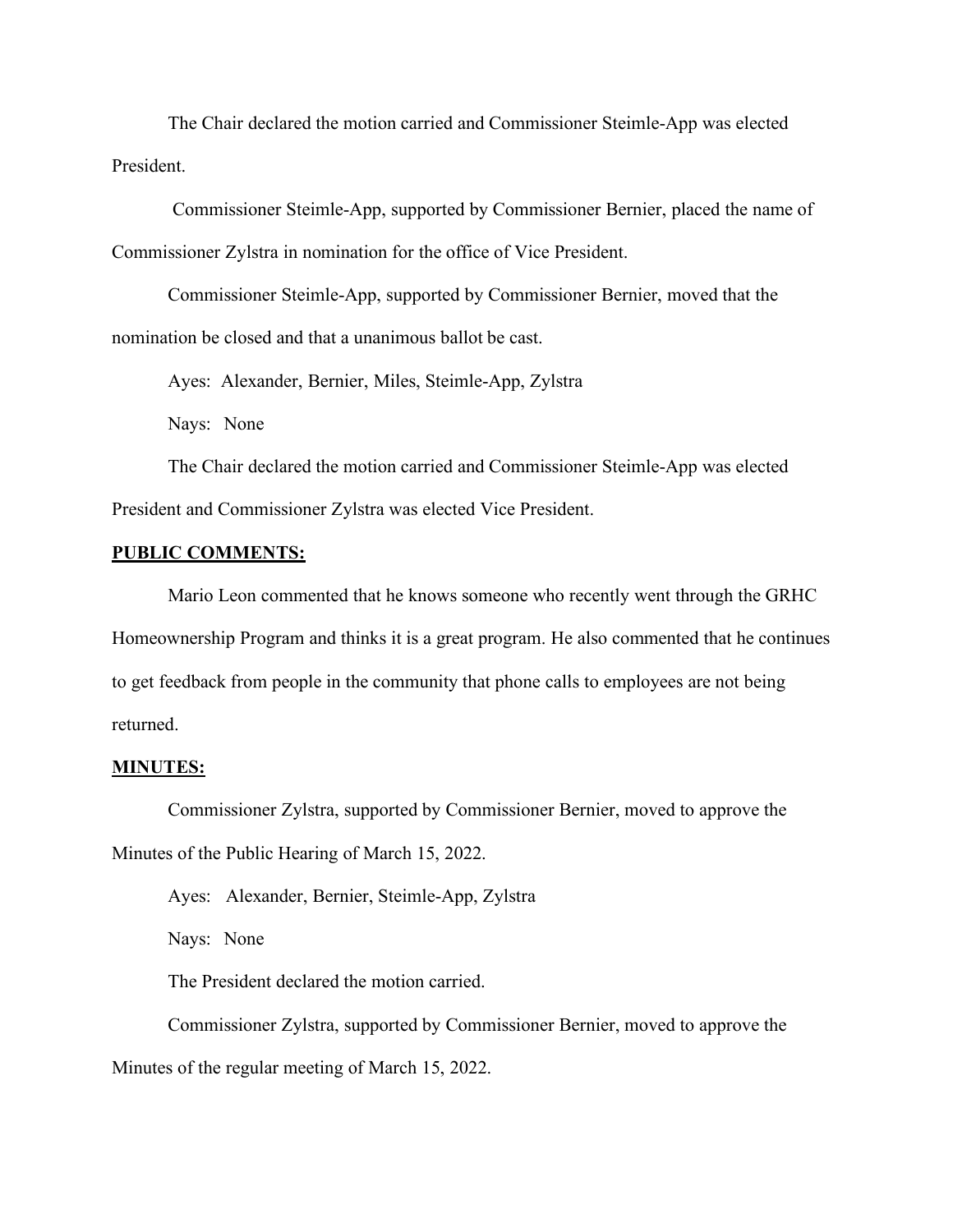Ayes: Alexander, Bernier, Steimle-App, Zylstra

Nays: None

The President declared the motion carried.

#### **RESOLUTIONS & MOTIONS:**

1. The President presented the Commission with a copy of the resolution approving the financial statements for period ending March 31, 2022.

22-01 The following resolution was introduced and considered:

### **Resolution to Approve Operating Statement of Income and Expenditures**

**WHEREAS**, the Operating Statement of Income and Expenditures for the period ended **March** 

**31, 2022** has been prepared for and submitted to the Grand Rapids Housing Commission; and

**WHEREAS**, the Housing Commission has reviewed the Statements; and

**WHEREAS**, the Housing Commission, in its review, has determined that the expenditures are necessary in the efficient and economical operation of the Housing Commission for the purpose of serving low income families.

## **NOW, THEREFORE, BE IT RESOLVED BY THE BOARD OF COMMISSIONERS OF**

**THE GRAND RAPIDS HOUSING COMMISSION** that the Operating Statement of Income and Expenditures for the period ended **March 31, 2022** are in all respects approved.

Commissioner Zylstra, supported by Commissioner Bernier, moved adoption of the foregoing resolution.

Ayes: Bernier, Miles, Steimle-App, Zylstra Nays: None Abstentions: Alexander The President declared the motion carried.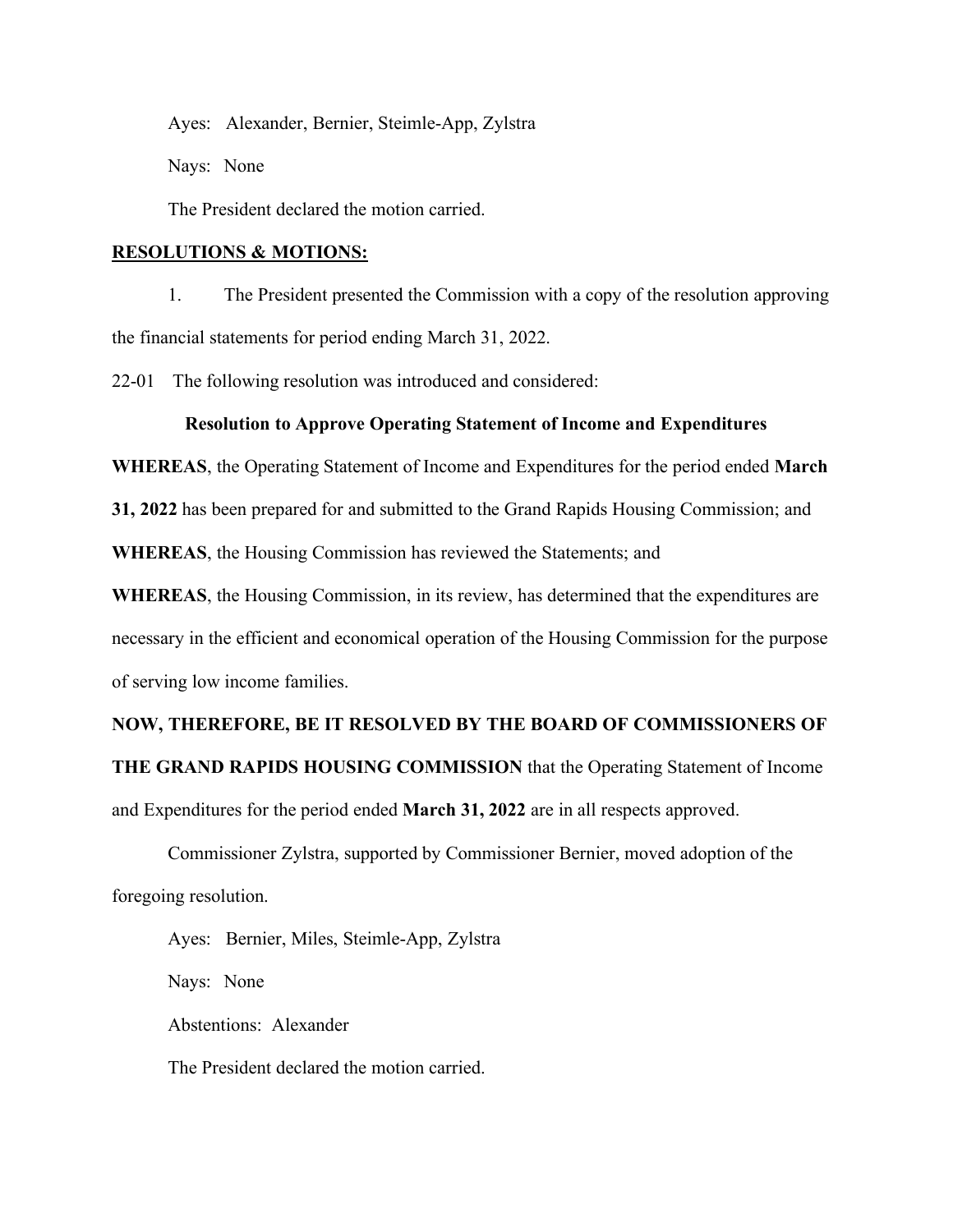2. The President presented the Commission with a copy of the resolution approving conflict of interest policy.

22-02 The following resolution was introduced and considered:

#### **Resolution to Approve a Conflict of Interest Policy**

**WHEREAS**, the Grand Rapids Housing Commission (GRHC) currently does not have a

Conflict of Interest Policy; and

**WHEREAS**, it is good practice to establish a standard of conduct to protect the financial wellbeing, reputation and legal obligations of the housing commission and to reflect expected values and behaviors to ensure independent and impartial decisions with the highest levels of integrity, fairness, openness, responsibility and accountability; and

**WHEREAS**, there currently exist some Federal, State and local requirements for identifying and addressing conflicts of interest; and

**WHEREAS**, several examples of policies from other housing agencies, state and local governments and regulatory agencies were reviewed and considered by a GRHC working group when developing this policy; and

**WHEREAS,** the conflict of interest policy applies to all housing commission employees, board members, and programs administered by GRHC;

# **NOW, THEREFORE, BE IT RESOLVED BY THE BOARD OF COMMISSIONERS OF THE GRAND RAPIDS HOUSING COMMISSION** to approve a Conflict of Interest Policy to ensure the financial well-being, reputation and legal obligations of the housing commission that reflects expected values and behaviors to ensure independent and impartial decisions with the highest levels of integrity, fairness, openness, responsibility and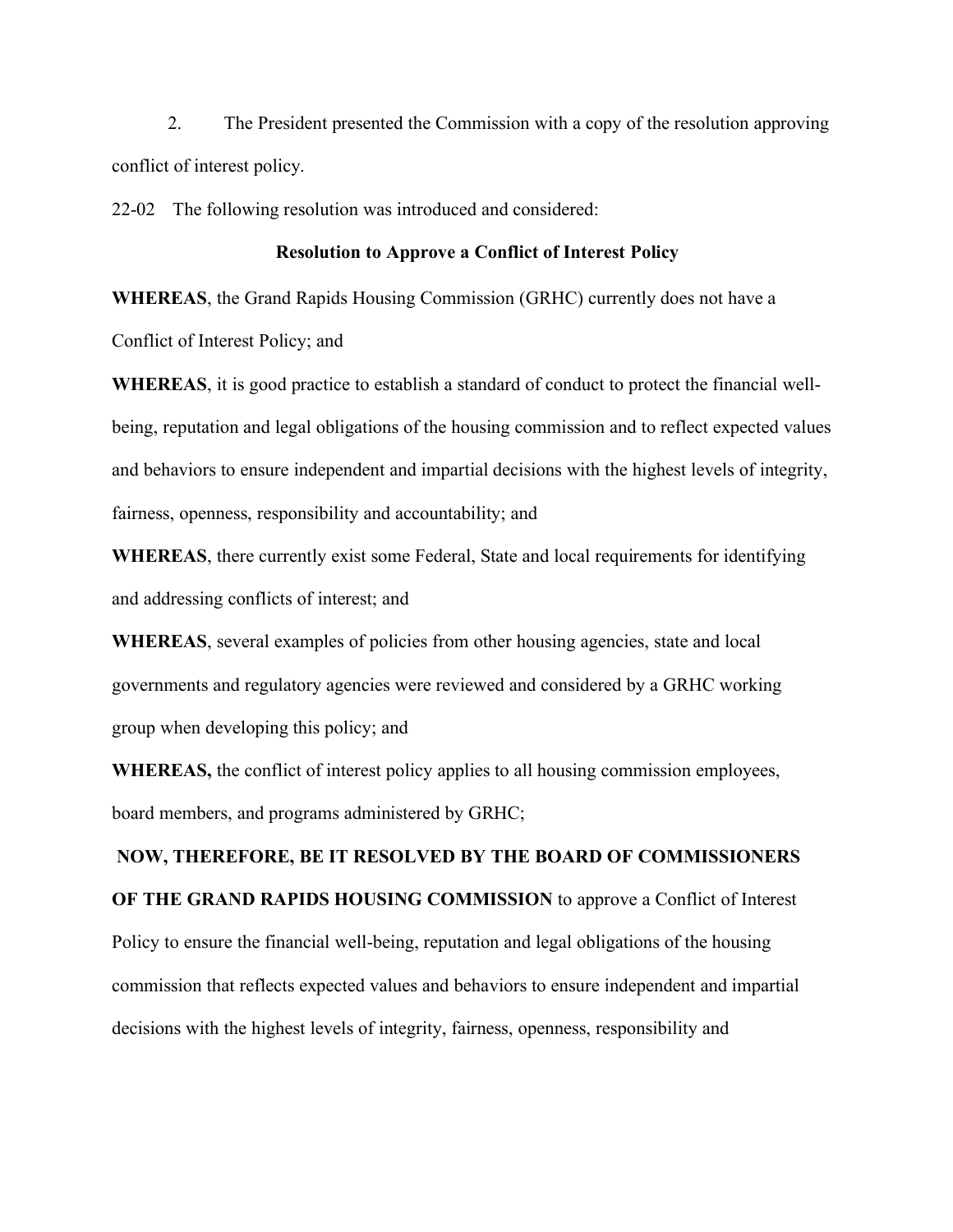accountability and complies with Federal, State, and other local requirements for determining conflicts and applying standards of procedures.

Commissioner Zylstra, supported by Commissioner Bernier, moved adoption of the foregoing resolution.

Ayes: Alexander, Bernier, Miles, Steimle-App, Zylstra

Nays: None

The President declared the motion carried.

3. The President presented the Commission with a copy of the resolution approving a non-disclosure agreement for Leonard Terrace.

22-03 The following resolution was introduced and considered:

#### **Resolution to Approve the Execution of a Non-Disclosure Agreement**

#### **to Explore the Sale of Leonard Terrace**

**WHEREAS**, the Grand Rapids Housing Commission (GRHC) has been approached by Lincoln Avenue Capital who is interested in purchasing Leonard Terrace; and

**WHEREAS**, Lincoln Capital is interested in expanding its affordable housing inventory and currently has a presence in 15 states with 110 properties and over 17,000 units with an approach of investing in thriving communities delivering both financial and social returns; and

**WHEREAS**, Lincoln Capital does not purchase and flip properties but rather purchases and enhances committing to long term affordability; and

**WHEREAS**, there may be an opportunity for GRHC to continue to manage the property after sale and use proceeds for other affordable housing opportunities to expand the supply of affordable units in the Grand Rapids area; and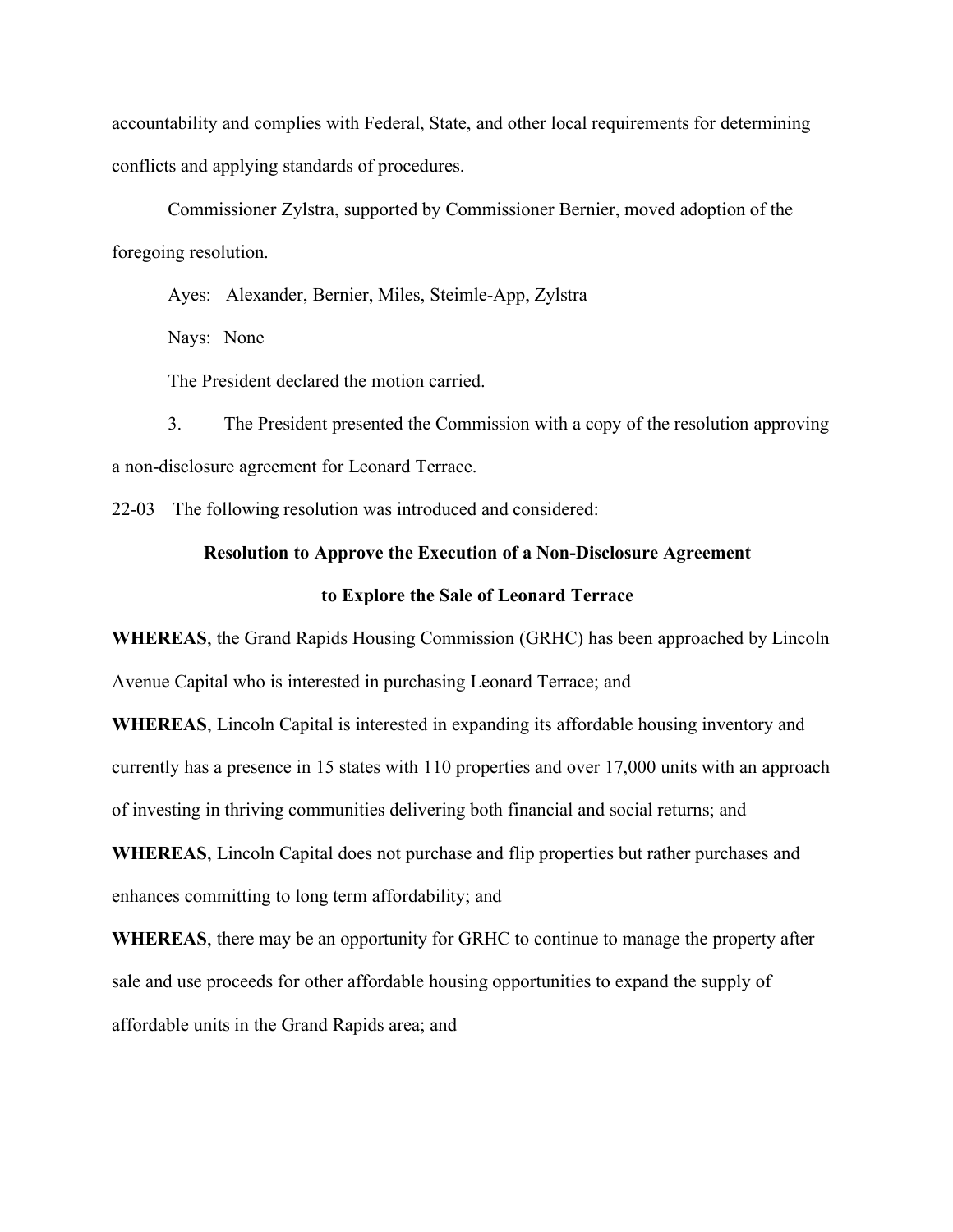**WHEREAS,** proceeding with a non-disclosure agreement as the next step does not commit GRHC or Leonard Terrace Housing Corporation to a purchase agreement on the property, but rather allows sharing of information to determine terms of a potential sale; and

### **NOW, THEREFORE, BE IT RESOLVED BY THE BOARD OF COMMISSIONERS**

**OF THE GRAND RAPIDS HOUSING COMMISSION** to approve the Executive Director

to enter into a non-disclosure agreement with Lincoln Capital to share information (HAP contract, rent roll, capital needs, etc.) so that Lincoln Capital can determine a purchase price and other terms of a sale that will be presented to the Board for additional consideration and to determine next steps.

Commissioner Zylstra, supported by Commissioner Bernier, moved adoption of the foregoing resolution.

Ayes: Alexander, Bernier, Steimle-App, Zylstra

Nays: Miles

The President declared the motion carried.

4. The President presented the Commission with a copy of the resolution approving Admin Plan changes for targeted funding.

22-04 The following resolution was introduced and considered:

#### **Resolution to Amend Specified Categories of Targeted Funding in the**

#### **Administrative Plan (4-III B)**

**WHEREAS**, HUD has awarded the Grand Rapids Housing Commission (GRHC) funding for specified categories of families on its waiting list and must use this funding only to assist families within the specified categories; and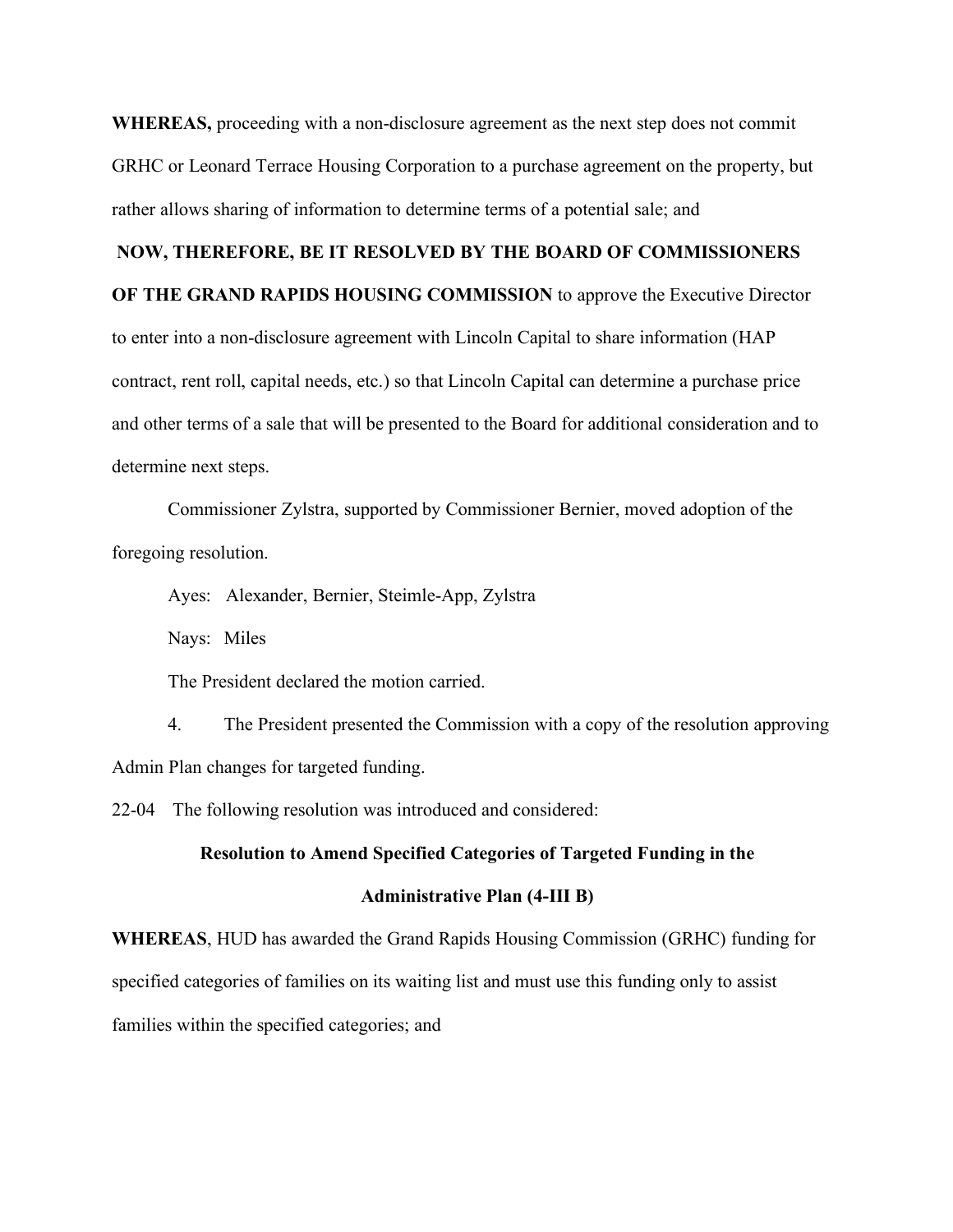**WHEREAS**, in order to assist families within these targeted funding categories, the GRHC may skip families on the waiting list that do not qualify within the targeted funding categories, and within each specific category of families, the order in which such families are assisted is determined according to the policies provided in Section 4-II.C, Selection Methods; and **WHEREAS**, staff is recommending amending the policy to include two additional categories

(FYI) and Emergency Housing Vouchers (EHV).

## **NOW, THEREFORE, BE IT RESOLVED BY THE BOARD OF COMMISSIONERS OF THE GRAND RAPIDS HOUSING COMMISSION** to approve the recommended changes to Section 4—II B, HCV Funding Sources, to the Grand Rapids Housing Commission Administrative Plan.

for targeted funding recently funded to GRHC from HUD—Foster Youth to Independence

Commissioner Zylstra, supported by Commissioner Bernier, moved adoption of the foregoing resolution.

Ayes: Alexander, Bernier, Miles, Steimle-App, Zylstra

Nays: None

The President declared the motion carried.

5. The President presented the Commission with a copy of the resolution approving purchase of MyHousing modules from Emphasys.

22-05 The following resolution was introduced and considered:

#### **Resolution for Procurement of MyHousing Modules from Emphasys**

**WHEREAS**, Grand Rapids Housing Commission (GRHC) employs the use of the Elite software solely sourced by its manufacturer, Emphasys, to provide nearly all of the Enterprise Resource Planning (ERP) needs of GRHC, which includes the management, communication, tracking and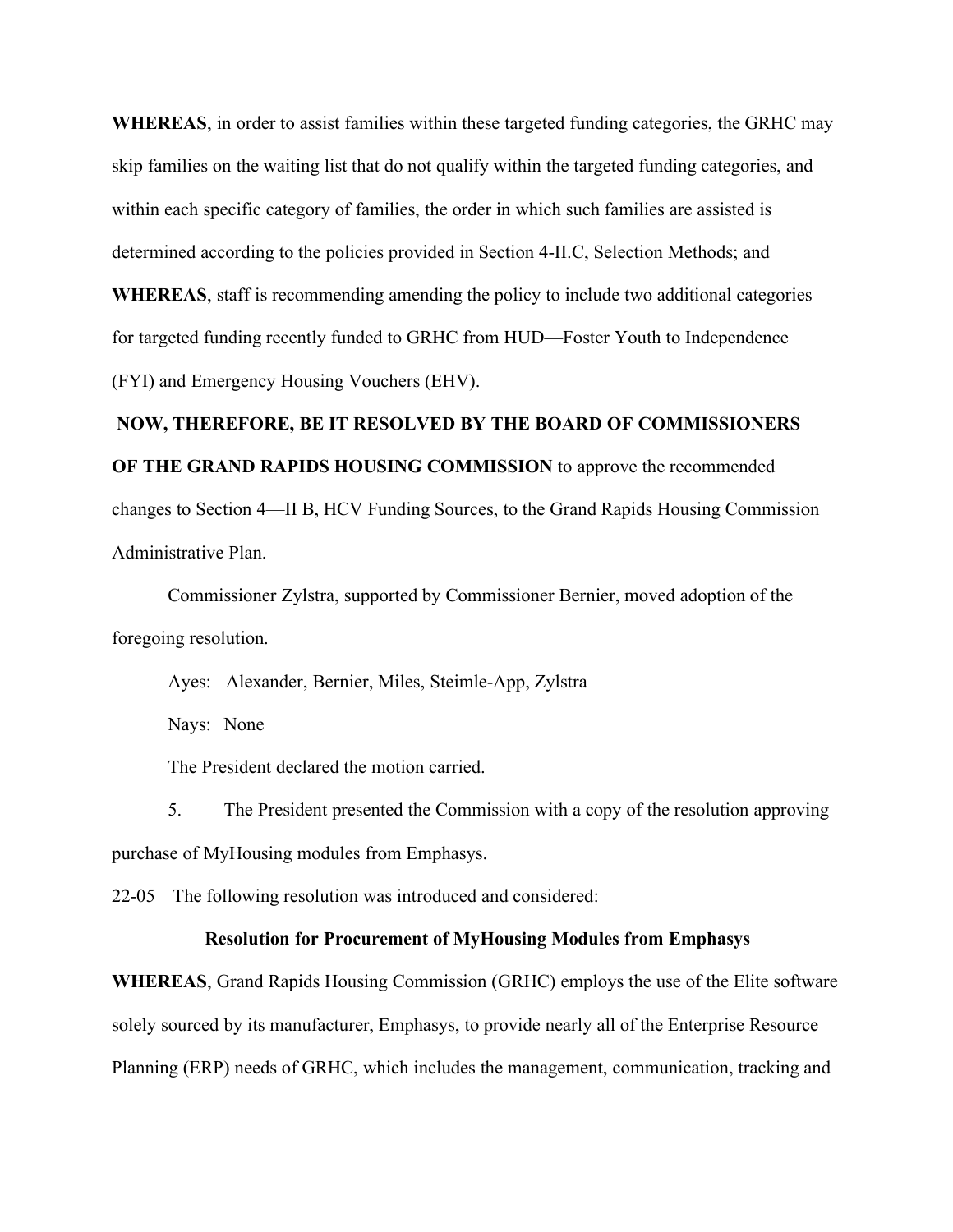reporting for HCV, LIPH, Financials, Operations, Work Order tracking, Family Self-Sufficiency, Participants, Landlords and Wait List Applicants; and

**WHEREAS**, the current software solution (Cognito Forms) to manage applicant and participant updates does not integrate with the Elite software suite requiring a manual data entry point for each of the changes submitted online via the Cognito Forms website, resulting in a customer support issue; and

**WHEREAS**, GRHC is striving to elevate customer satisfaction in all areas including communication via the use of online self-service tools that integrate directly with the Elite software and provide the following benefits

- Streamlined application process allowing applicants to view their current status and update their application information directly without duplication of information or work by the GRHC employees
- Participants can make real-time to changes to their demographic information with a single approval from GRHC staff for changes to be made permanent
- Direct Communication with assigned coordinators for questions, appointment scheduling for Recertifications
- Electronic submission of paperwork and documentation to assigned coordinators eliminating the risk of delays due to unprocessed or lost documents
- Streamlined Annual Recertification Process for families and coordinators
- Reduced GRHC staff time answering questions, searching for communications and manually entering information
- Increased data integrity of applicants and participants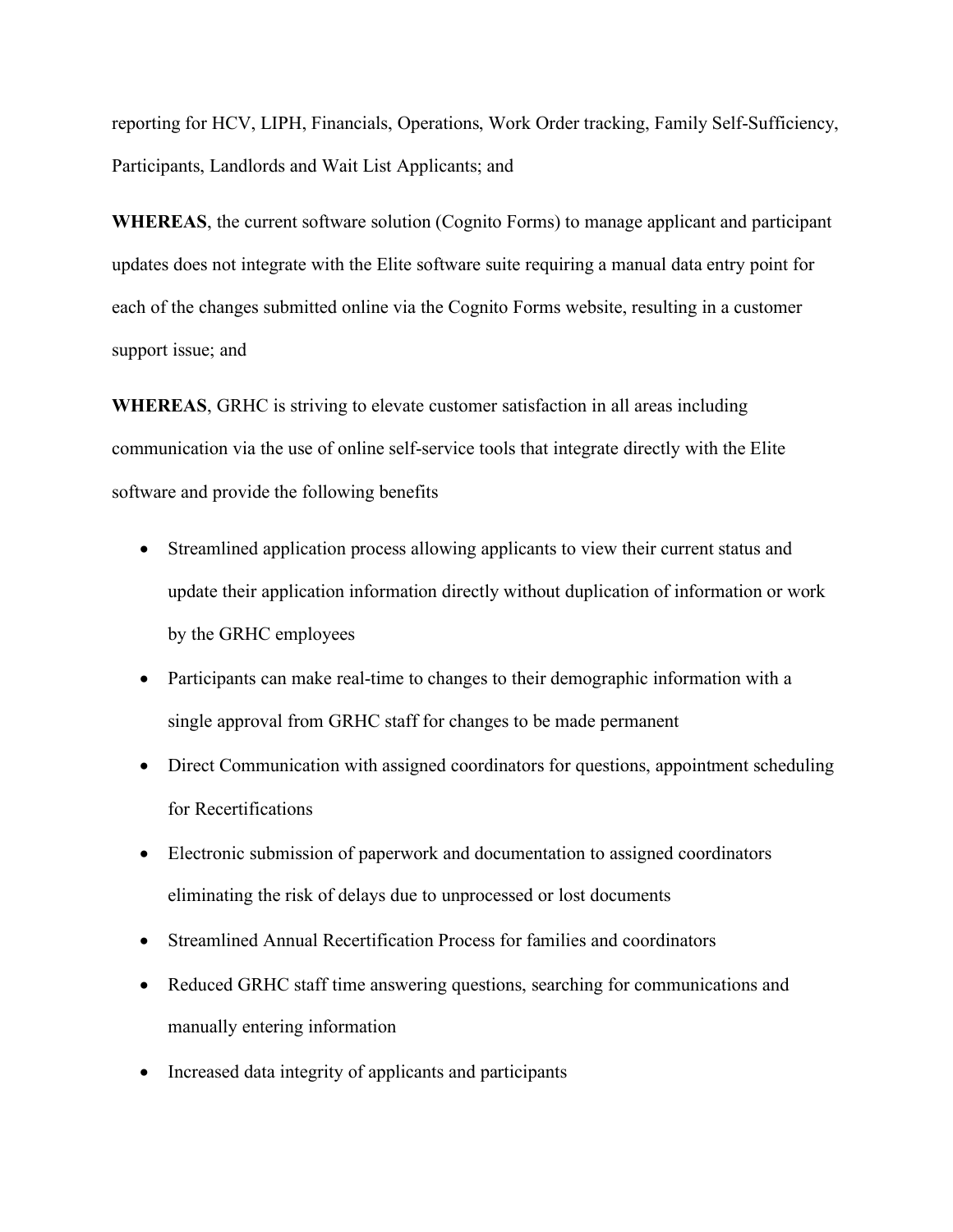• Stabilized Overall Operating costs through reduction of wasted mailings to old addresses and staff workloads; and

**WHEREAS,** GRHC desires approval to proceed with the procurement of the addition

MyHousing integration modules for the Elite PHA ERP system;

## **NOW, THEREFORE, BE IT RESOLVED BY THE BOARD OF COMMISSIONERS OF**

**THE GRAND RAPIDS HOUSING COMMISSION** that the Executive Director is authorized to complete the procurement of the MyHousing modules needed in the amount of \$20,656 per year for 3 years and consulting required for implementation in the amount of 17,400, and to execute a 3-year contract in the total amount of \$79,368.

Commissioner Zylstra supported by Commissioner Bernier, moved adoption of the foregoing resolution.

Ayes: Alexander, Bernier, Miles, Steimle-App, Zylstra

Nays: None

The President declared the motion carried.

6. The President presented the Commission with a copy of the resolution approving 1 GB internet for Data Center and Antoine Court.

22-06 The following resolution was introduced and considered:

#### **Resolution for Procurement of 1GB Internet at the Data Center and**

#### **Antoine Court**

**WHEREAS**, Grand Rapids Housing Commission (GRHC) currently maintains internet connectivity to each of the sites under its management for the purposes of connecting to the Data Center to allow secure connection to the suite of applications required to conduct business on a daily basis; and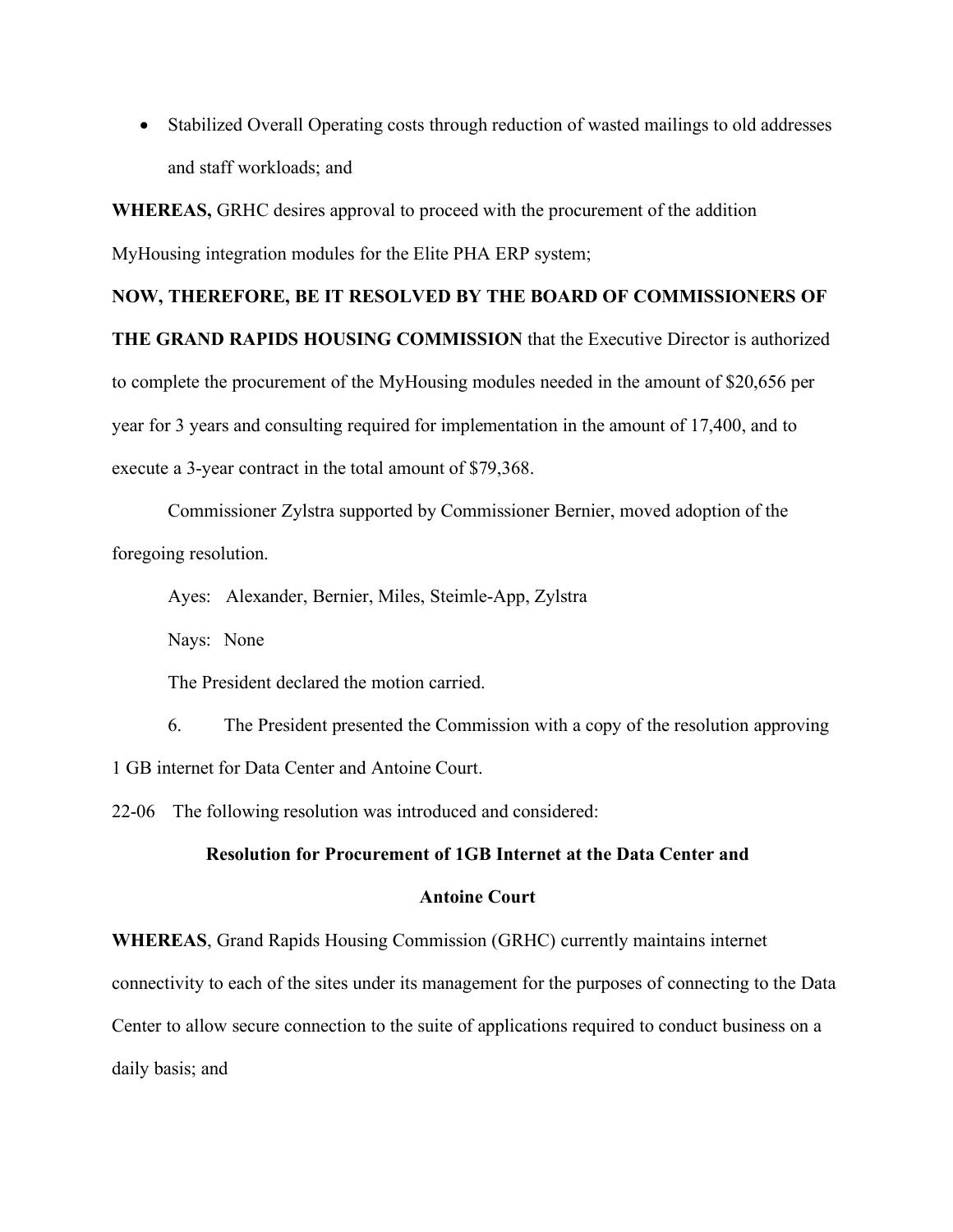**WHEREAS**, the current office space at 1420 Fuller Ave has been out grown by staff and has required relocation of staff to the offices at Campau Commons, Creston Plaza Community Center (soon to be The Bobbie Butler Community Center); and

**WHEREAS**, GRHC has invested in Replication of the Storage Area Network (all data stored on GRHC computers) from the Data Center to Antoine Court computer room utilizing their secured internet connections; and

**WHEREAS**, GRHC has identified the aforementioned points have outlined the need to upgrade the internet connections at the Data Center and Antoine Court to 1GB in order to properly maintain the connection speeds required to allow for Replication to occur correctly between the two sites and business as usual computing for employees located at the sites; and

**WHEREAS**, several initial quotes have provided a footprint of the 3 and 5 year costs for installation and monthly services, staff is securing one additional quote to ensure the best competitive price; and

**WHEREAS,** GRHC desires approval to proceed with the procurement of the 1GB internet connections for the Data Center and Antoine Court in the amount not to exceed \$156,000 over 5 years.

**NOW, THEREFORE, BE IT RESOLVED BY THE BOARD OF COMMISSIONERS OF THE GRAND RAPIDS HOUSING COMMISSION** that the Executive Director is authorized to complete the procurement of the 1GB internet connections needed and to execute a contract in an amount not to exceed \$156,000 over 5 years.

Commissioner Zylstra, supported by Commissioner Bernier, moved adoption of the foregoing resolution.

Ayes: Alexander, Bernier, Miles, Steimle-App, Zylstra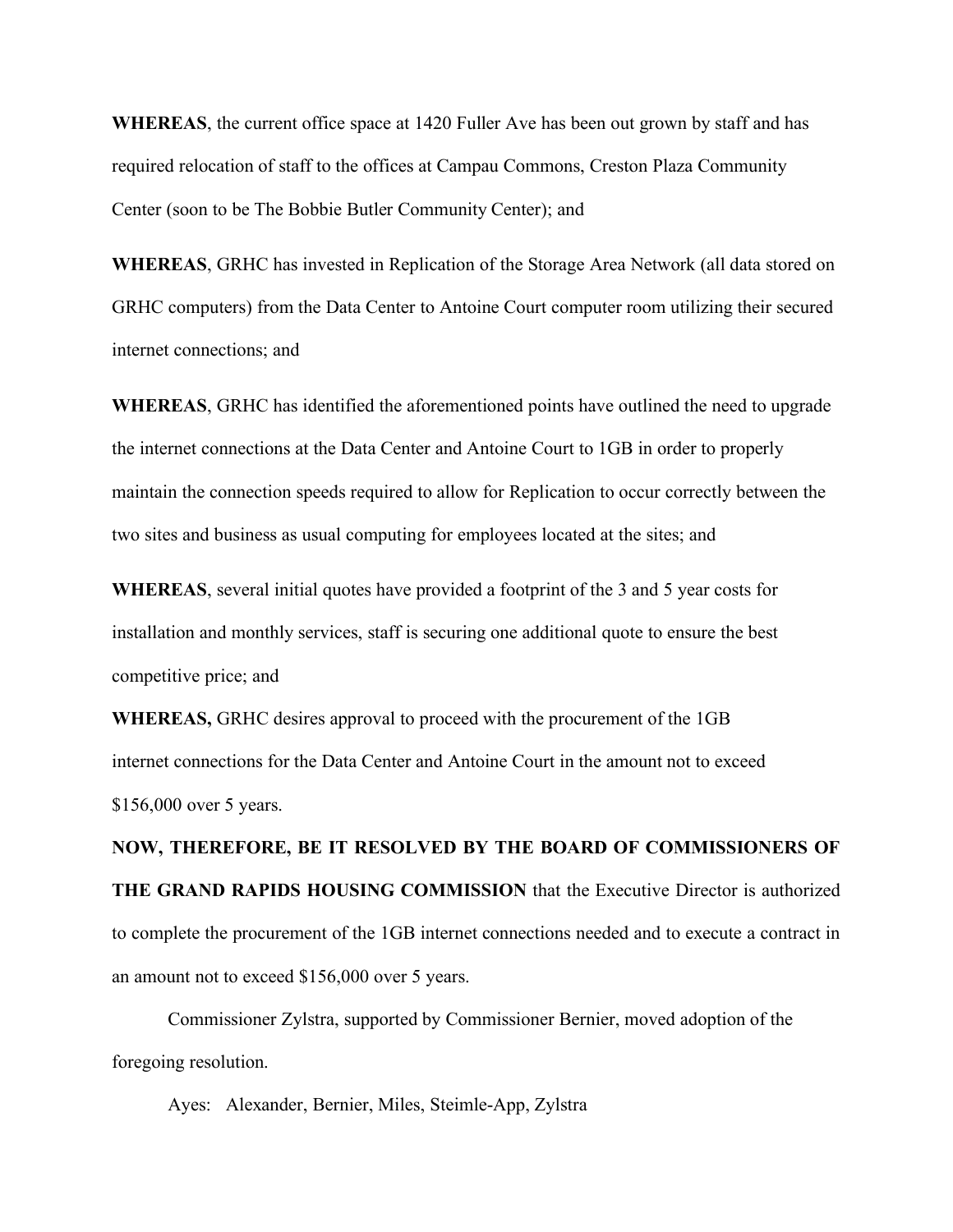Nays: None

The President declared the motion carried.

7. The President presented the Commission with a copy of the resolution approving security surveillance upgrade for Ransom.

22-07 The following resolution was introduced and considered:

#### **Resolution for Procurement of Security Surveillance NVR Upgrade**

#### **for Ransom Tower**

**WHEREAS**, Ransom Tower provides housing for elderly population qualifying for "Section 8" services; and

**WHEREAS**, it is important to properly surveil the premises and provide reliable video footage of all individuals and activities and therefore maintain the integrity of the surveillance recordings as is of the utmost priority should it ever need to be provided as evidence; and

**WHEREAS**, the current security surveillance system was procured and installed in early 2019 and since its provisioning has required constant and continuous support to ensure the cameras are online, connected to the Network Video Recording (NVR) appliance and recording footage from each of its 80 cameras as the NVR would lose connection and recording configurations resulting in lost historical video of incidents that need to investigated or used as evidence; and

**WHEREAS**, an initial quote has provided a footprint of the hardware and labor needed to install and provide a properly sized enterprise NVR needed to maintain a functional system free of the ongoing expense of support and loss of critical surveillance footage, staff will secure at least two additional quotes to ensure a competitive price; and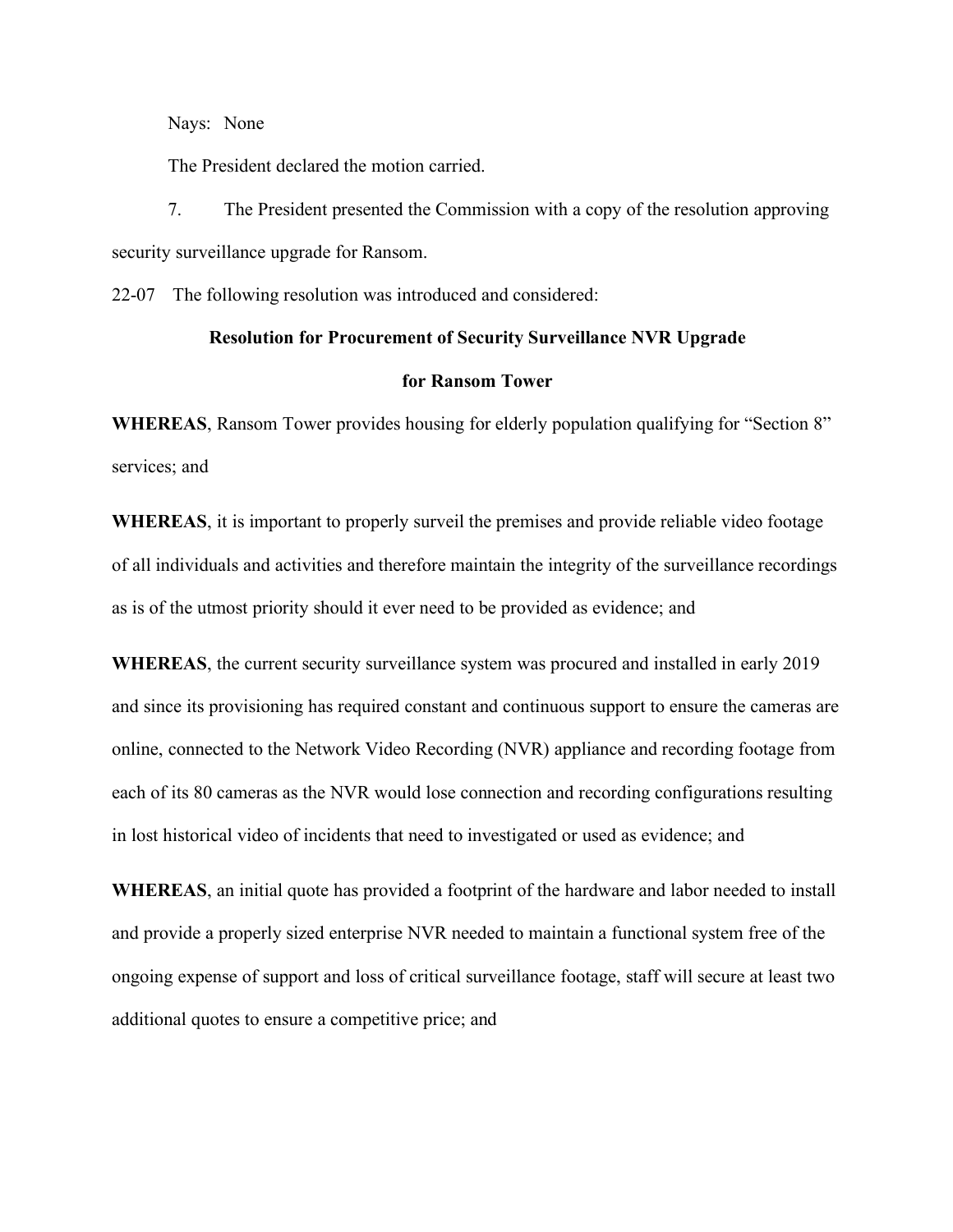**WHEREAS,** GRHC desires approval to proceed with final quotes and to procure a new

security surveillance NVR for Ransom Tower in order to ensure resident safety;

## **NOW, THEREFORE, BE IT RESOLVED BY THE BOARD OF COMMISSIONERS OF**

**THE GRAND RAPIDS HOUSING COMMISSION** that the Executive Director is authorized to complete the procurement of the products needed for a new security surveillance system at Ransom Tower and to execute a contract in an amount not to exceed \$40,000.

Commissioner Zylstra, supported by Commissioner Bernier, moved adoption of the

foregoing resolution.

Ayes: Alexander, Bernier, Miles, Steimle-App, Zylstra

Nays: None

## **DIRECTOR'S REPORT**

1. The Executive Director presented the Board with a copy of the Vacancy Report for March 2022.

| <b>Adams Park</b>        | 13             |
|--------------------------|----------------|
| Campau Commons           | 4              |
| Scattered Site I-V       | 0              |
| <b>Public Hsg. Total</b> | 17             |
| Antoine                  | 0              |
| <b>Creston Plaza</b>     | 0              |
| Hope Community           | 1              |
| <b>Leonard Terrace</b>   | 0              |
| Mt. Mercy                | 3              |
| Ransom Tower             | $\overline{2}$ |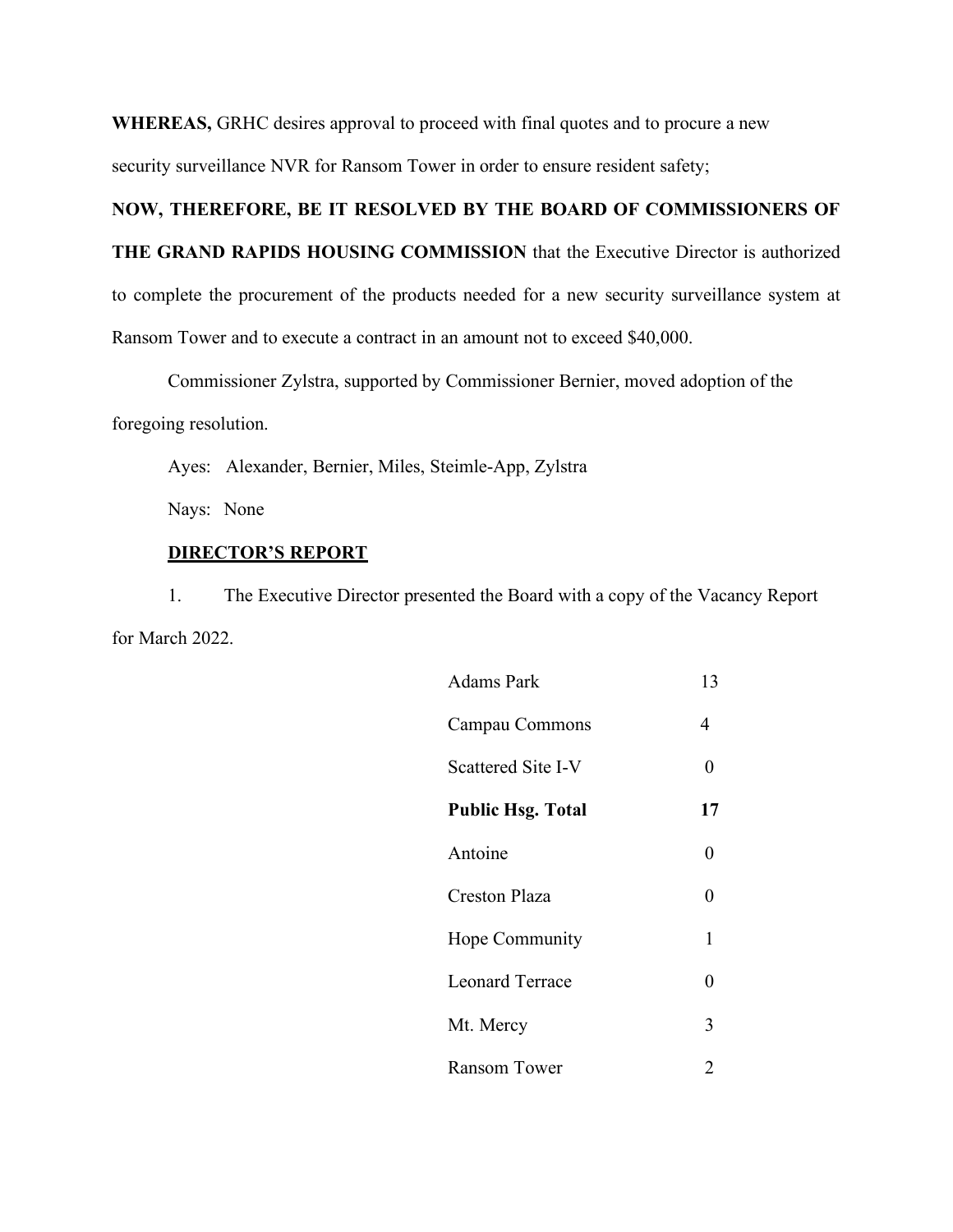## Sheldon Apts. 1

## **Overall Total 24**

2. The Executive Director presented the Board with a copy of the Section 8 Status Report for March 2022 which shows a 95.0% utilization rate.

3. The Executive Director presented the Board with a copy of the Personnel Report for April 2022.

4. The Executive Director presented the Board with some new dashboard reports to better illustrate the financial reports that are presented to the Board monthly. The Executive Director asked the Board if they would like to see these dashboard reports monthly and the more detailed reports less frequently. The consensus of the Board was that seeing the more detailed financial reports quarterly would be sufficient with the dashboards being done monthly.

5. The Executive Director informed the Board that there was a tremendous response for camp scholarship opportunities from GRHC families, especially for the overnight camp.

6. The Executive Director presented the Board with information about the proposed HUD budget for FY2023.

7. The Executive Director informed the Board about upcoming staff travel and training opportunities.

There being no further business to come before the Commission, it was moved by Commissioner Miles, supported by Commissioner Zylstra to adjourn.

Ayes: Alexander, Bernier, Miles, Steimle-App, Zylstra Nays: None